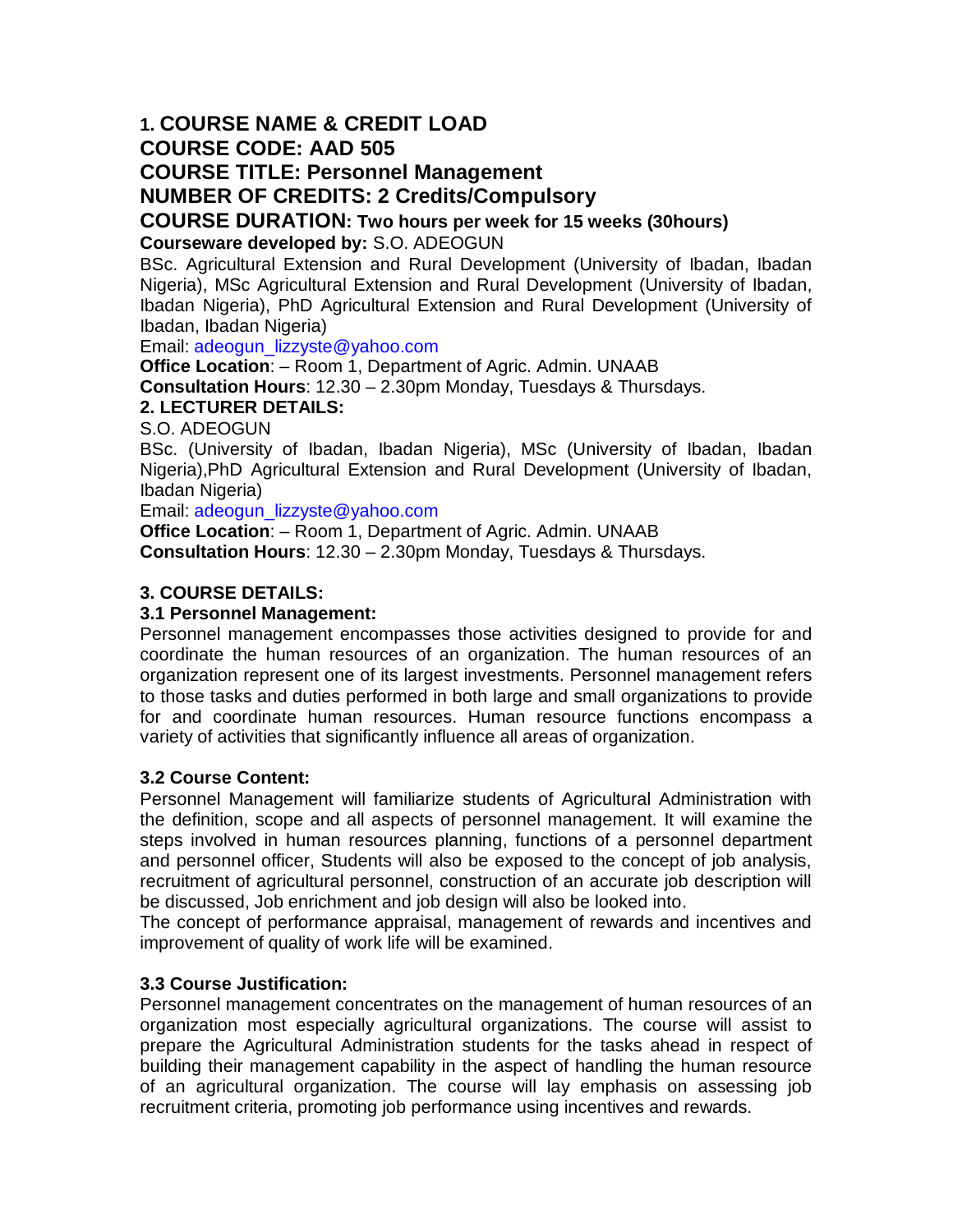The knowledge therefore acquired from the course will help students to identify and manage resources required to make successful entrepreneur. It will also help some them to become good managers of agricultural organizations in the future and consequently help them to contribute significantly to the growth of the country.

## **3.4 Course Objectives:**

The general objective of the course is to enable students acquire knowledge of the principles personnel management, which are needed for carrying out different organizational tasks in an organization, as well as solving problems to achieve better entrepreneurship and administrative skills.

At the end of the course, students will be able to:

- define the principle of personnel management;
- describe the principles involved in personnel management;
- discuss the functions of a personnel department and personnel officer;
- identify processes involved in job analysis, construction of an accurate job
- **•** description;
- performance appraisal and job placement;
- explain management of rewards and incentives, job enrichment and job design;
- describe the best approach to identify and attract qualified candidates;
- develop reliable and valid techniques for screening and selection of new staff
- identify how to develop good human relations in an organization;
- recruit agricultural personnel and handle staff placement in an organization
- handle human resource planning

## **3.5 Course Requirements:**

Students are expected to participate in all the course activities and have a minimum of 75% attendance to qualify for writing the final examination. Students will be required to submit a report of web research on any of the topics treated in this course. This will account for part of the continuous assessment. Students will be expected to treat all study questions and submit assignments weekly for grading. All class assignments should be word-processed on A4 paper.

# **3.6 Methods of Grading:**

# **Number of items to be scored**

- 1. Class Assignment 5
- 2. Class Participation 10
- 3. Class Test 10
- 4. Internet Contribution 5
- 5. Comprehensive Final Examination 70  **Total 100**

## **3.7 Course Delivery Strategies:**

The course objectives will be achieved by the traditional face-to-face weekly lecture on designed topics, theoretical materials (lecture notes) provided during lectures, seminars, visiting speakers and group exercises. The course delivery strategies will be supported through tutorials and study review at the end of the semester. Students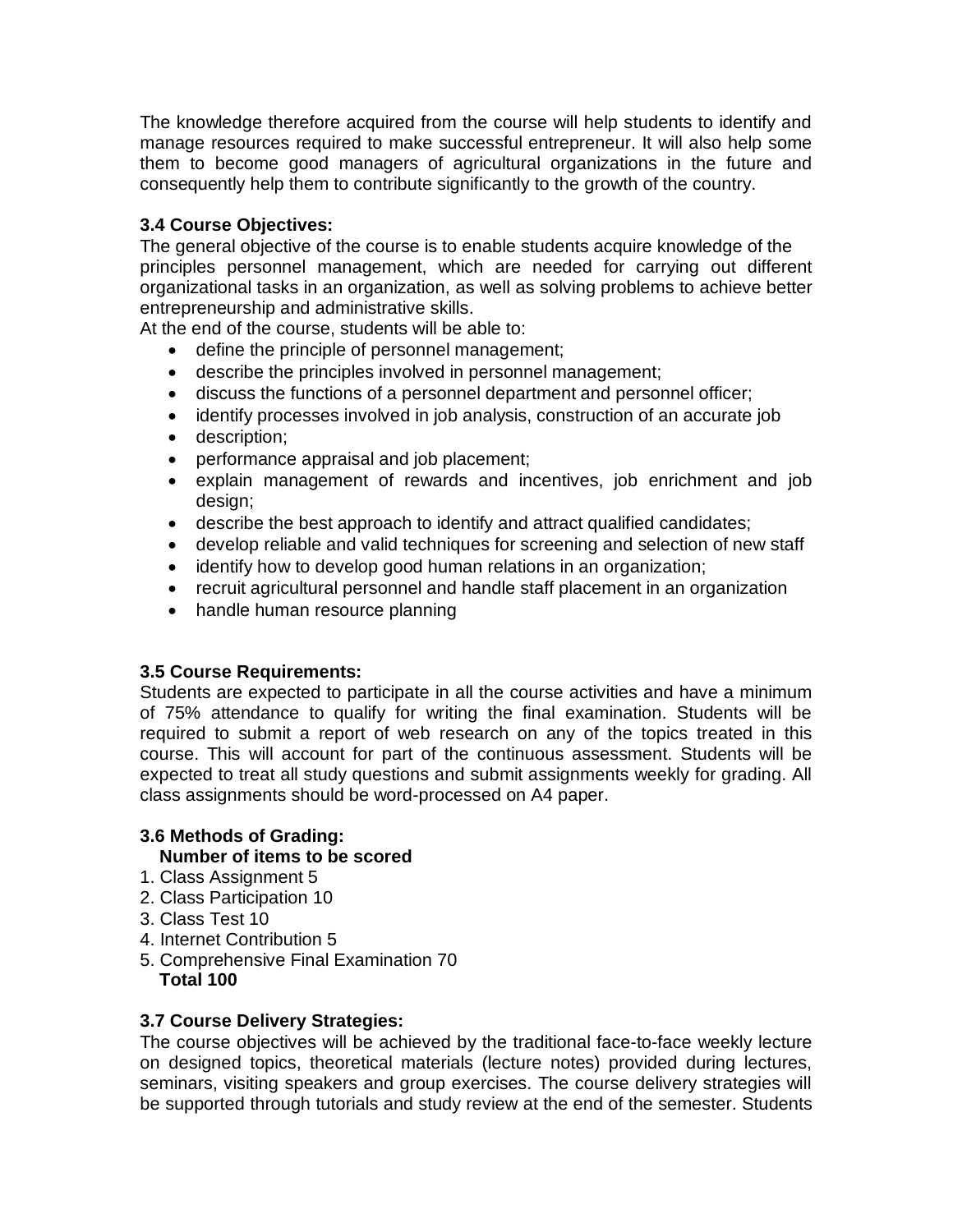will be encouraged and required to read around the topics and follow current personnel management issues in the media and on the web. Groups' participation will be encouraged to achieve a robust contribution of the students on personnel management issues. Short quiz will be given weekly to encourage students' familiarity with their lecture note and good performance during the final exam. The scores of the weekly assessment will be used as part of the continuous assessment score.

## **4.0 LECTURE CONTENT**

## **Week1: The Scope, Definition of Personnel Management.**

**Objective:** Students will be able to discuss the importance of studying personnel management.

## **Description:**

**1st Hour:** A general overview of the course will be introduced to students. The need for the study of personnel management will be examined. The course requirements, methods of grading and some of the course delivery strategies will be described. **2nd Hour:** The scope and definition of personnel management will be discussed. The need for agricultural administration students to acquire necessary knowledge on the concept of personnel management will be emphasized. The difference between personnel management and human resource management will also be explained.

## **Study Questions:**

- 1. What is personnel management?
- 2. Why is the study of personnel management necessary for agricultural administration students.
- 3. What is the difference between human resource management and personnel management

## **Reading List:**

1. Lioyd L. B. Leslie R. (Sixth Edition, Reprinted 2000). A Textbook on Human Resource Management. McGraw-Hill Higher Education.; International Edition ISBN 0-07-229593-7.

## **Week 2: Functions of a Personnel Department and Personnel Officers.**

**Objective:** Students will be educated on the functions of a personnel department and personnel officers.

#### **Description:**

**1st Hour:** Functions of a personnel department and personnel officers will be explained.

**2nd Hour:** How these functions affect the overall performance of an organization will also be discussed

## **Study Questions:**

- 1. Explain the functions of personnel department.
- 2. Explain the functions of a personnel officer.
- 3. Describe how the functions of personnel department and personnel officer affect smooth running of an organization.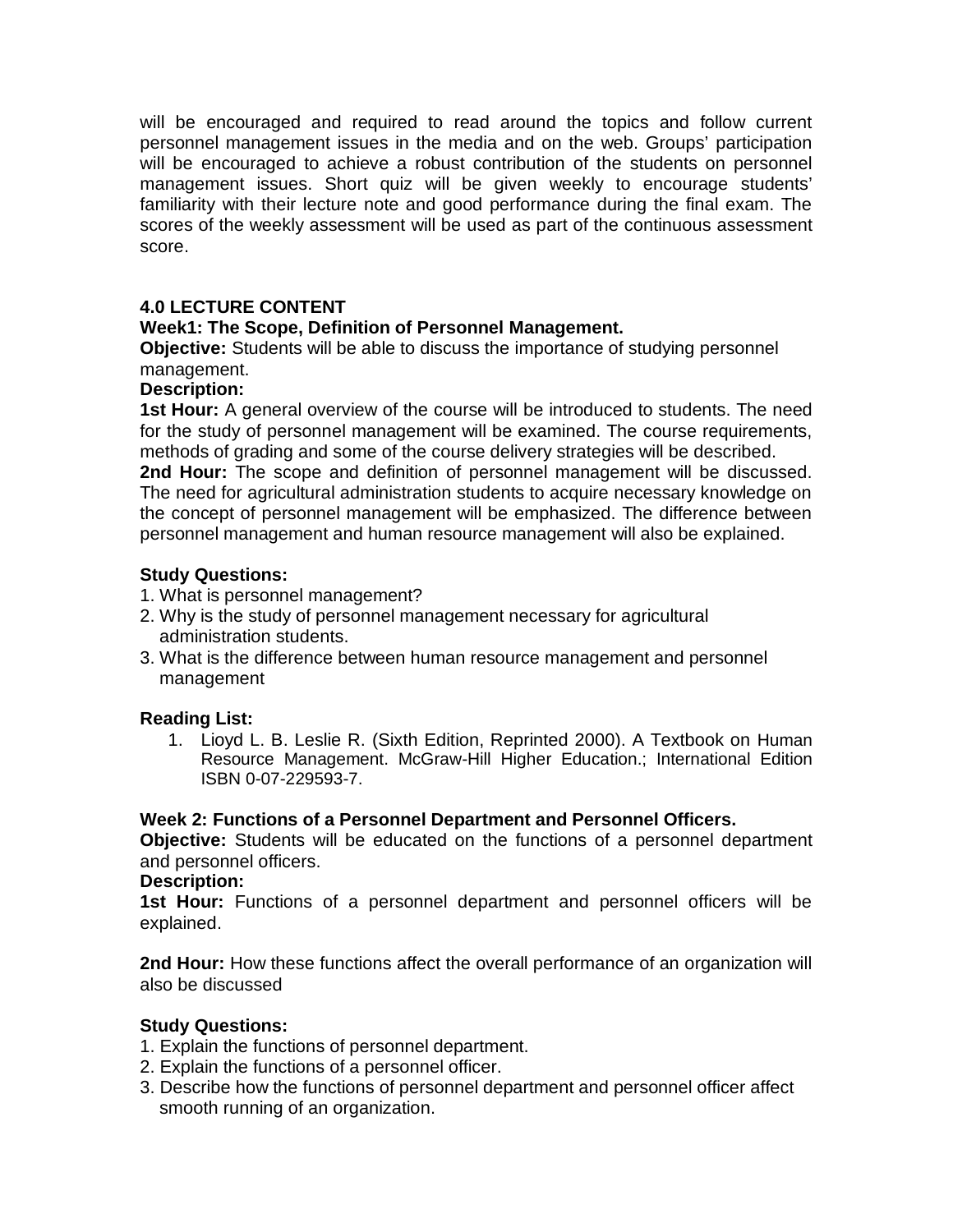## **Assignment:**

1. Why is the study of personnel management necessary?

2. What could be the affect of an inefficient personnel officer on the attainment of an organization set objectives?

#### **Reading List**

1. M.Hammer and J. Champy, Reengineering the co corporation (New York: Harper Collins,1993.

2. Jack F. Go. Human Resources Managers Must Remember the Bottom Line. Personnel Journal, March 1995, pp.80-90

#### **Week 3: Identify processes involved in job analysis, construction of an accurate job description.**

**Objective: (i)** Students will identify the processes involved in job analysis.

 (ii) Students will learn the processes involved in the construction of an accurate job description

#### **Description:**

**1st Hour:** Reasons why job analysis is necessary in an organization will be discussed. The concept of job analysis will be defined and the processes needed will be discussed

**2nd Hour:** Types of jobs will discussed. In addition, the procedures required in constructing accurate job description will be examined.

#### **Study Questions:**

- 1. Explain the meaning of job analysis.
- 2. Enumerate the steps involved in job analysis.
- 3. Explain how to construct accurate job description.
- 4. Why is it necessary for an organization to construct accurate job description?

## **Reading List:**

- 1. Davis. L.E. and Taylor, C. (Eds). (1979) Design of Jobs. Santa Monica, CA: Good Year.
- 2. Werther, W.B.,Jr., and Davis, K. (1982). Personnel management and human resources. Tokyo: McGraw-Hill International Book Company
- 3. Wentling, T. L. (1992). *Planning for effective training: A guide to curriculum development.* Rome: FAO. Available online at http://www.fao.org/docrep/W5830E/w5830e0h.htm#TopOfPage

## **Week 4: Job performance appraisal and job placement;**

**Objectives: (i)** Students will determine how to appraise job performance.

(ii) Students will understand how to handle job placement

## **Description:**

**1st Hour:** Job performance appraisal will be defined and methods involved in job performance appraisal would be discussed.

**2nd Hour:** The process of job placement will be discussed. Effects of wrong placement on organization success will be discussed among students through group discussion**s**

## **Study Questions:**

- 1. Define performance appraisal and job placement.
- 2. Identify effects of wrong placement on the success of an organization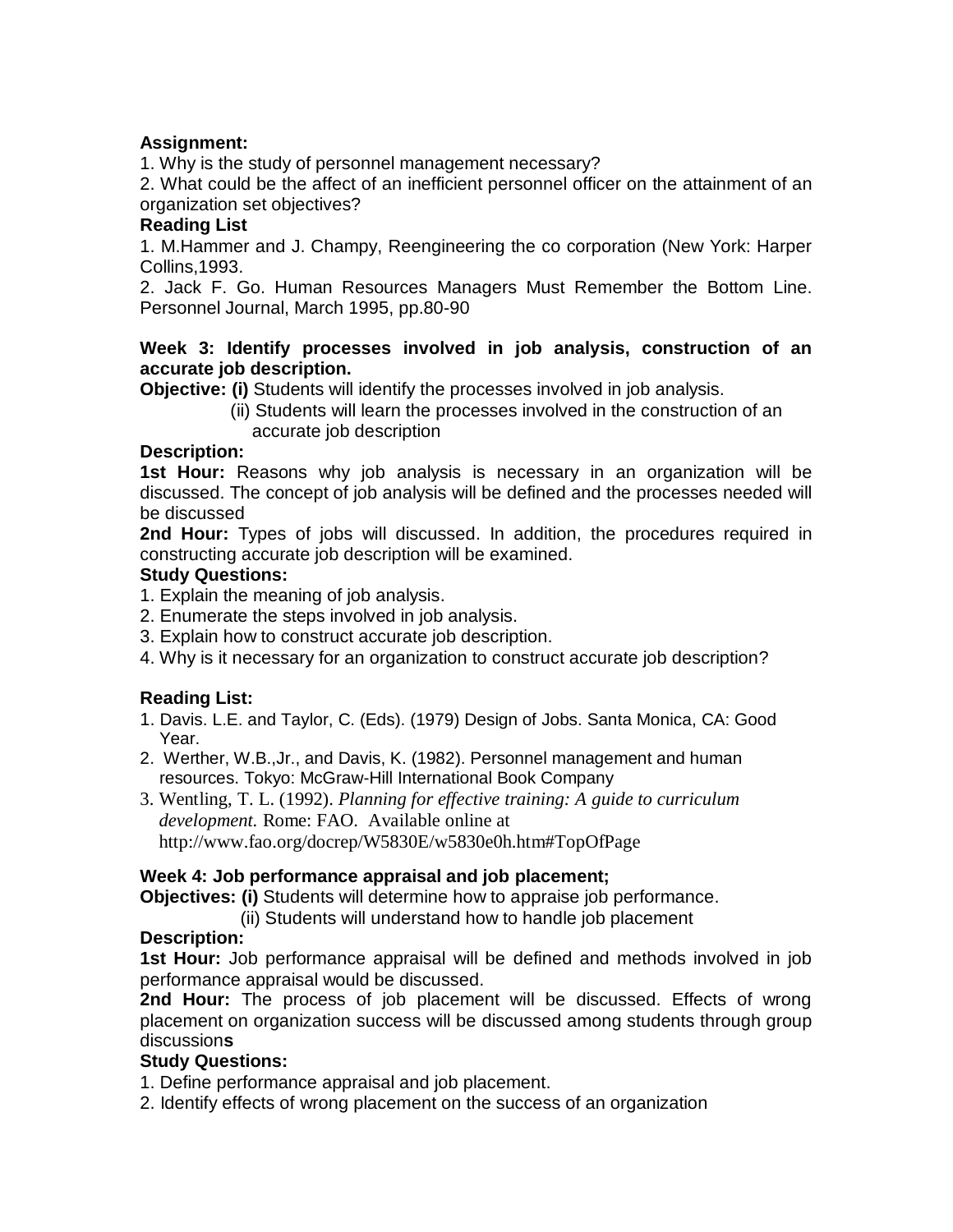3. What effects does job performance appraisal has on the efficiency of staff and an **Organization** 

## **Assignment:**

1. Provide reasons why an organization should invest on job performance appraisal

## **Reading List:**

1. Pareek, U., and Rao,T.V. (1992). Designing and managing human resource systems. New Delhi: Oxford and IBH Publishing Company

2. Werther, W.B.,Jr., and Davis, K. (1982). Personnel management and human resources. Tokyo: McGraw-Hill International Book Company

#### **Week 5: Management of rewards and incentives**

**Objective:** Students will analyze the use of rewards and incentives in promoting job performance.

#### **Description:**

**1st Hour:** The importance of rewards and incentives will be discussed. In addition, the different types of rewards and incentives will be examined.

**2nd Hour:** The advantages of rewards and incentives and adverse effects of non usage of rewards and incentives will be considered

#### **Study Questions:**

1. What are incentives and rewards?

2. Why is it important to use these two tools in an organization?

3. Identify the consequences of not using incentives and rewards in the success of an organization.

4. Mention different types of rewards known to you.

## **Reading List:**

1. Pareek, U. (1993). Making organizational roles effective. New D: Tata Mc Graw-Hill. 2. Vijayaragavan, K. (1994). *Agricultural administration in India.* New Delhi: Concept Publishing Company.

3. Vijayaragavan, K., & Singh, Y. P. (1989). Job design and unit structural characteristics of department of agriculture. *Indian Journal of Extension Education,* 25, 1-12.

4. Vijayaragavan, K., & Singh, Y. P. (1991). Supervisory behaviour in agricultural departments. *Indian Journal of Extension Education, 27,* 16-22.

5. Vijayaragavan, K., & Singh, Y. P. (1992). Pay administration in agricultural departments. *Indian Journal of Extension Education, 28,* 60-64.

## **Week 6: Job enrichment and Job design**

**Objective:** - Students will describe the procedures of job enrichment and design. **Description:**

**1st Hour:** Definition of job enrichment and job design.

**2nd Hour:** Principles underlying job enrichment and job design, Application of job enrichment and job design on organizational tasks will be demonstrated.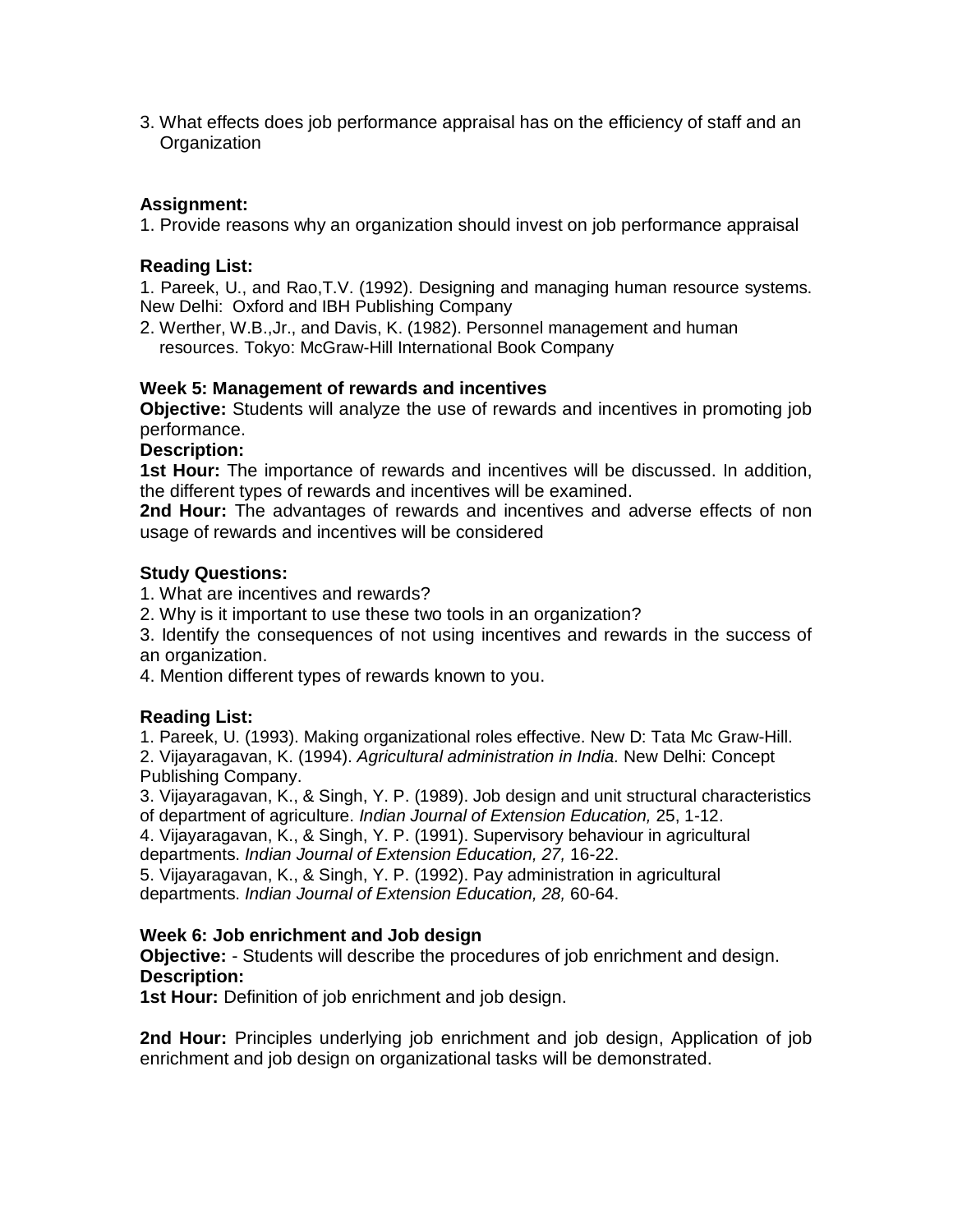## **Study Questions:**

- 1. Define job enrichment and job design
- 2. Identify 3 different organizations and discuss how job enrichment and design has helped in achieving success in such organizations
- 3. List principles of job design and enrichment

## **Reading List:**

Pattanayak, B. (2009). Human Resource Management. Third Edition. PHI Learning Private Limited New Delhi-110001 2009. ISBN-978-81-203-2711-5

2. Mullins, L.J. (1999). Management and Organisational Behaviour. Fifth Edition. Financila Times Prentice Hall. ISBN0 273 63552 2

**Week 7:** Best approach to identify and attract qualified candidates;

**Objective**: Students will analyze the best approaches to identify and attract qualified candidates

## **Description:**

**1st Hour:** The need to attract and identify qualified candidate will be emphasized. Effect of identifying and attracting qualified candidates will be enumerated.

**2nd Hour:** The procedures of identifying and attracting qualified candidates will be discussed.

#### **Study Questions:**

1. Explain why it is necessary for an organization to identify and attract qualified candidates.

2. List how qualified candidates can be attracted and identified.

3. Enumerate the effects of engaging qualified candidates in an organisations **Reading List:**

1.. Pattanayak, B. (2009). Human Resource Management. Third Edition. PHI Learning Private Limited New Delhi-110001 2009. ISBN-978-81-203-2711-5

2. Mullins, L.J. (1999). Management and Organisational Behaviour. Fifth Edition. Financila Times Prentice Hall. ISBN0 273 63552 2

#### **Week 8: Develop reliable and valid techniques for screening and selection of new staff**

**Objective:** Educate students on how to develop reliable and valid techniques for screening and selection of new staff

## **Description:**

**1st Hour:** The procedures for developing reliable and valid techniques for new staff screening will be enumerated and discussed.

**2nd Hour:** Screening process of different organization will be discussed and compared by the students.

## **Study Questions:**

1. Briefly discuss the processes involved in the screening of a new staff

2. List the procedures required in developing a reliable and valid techniques for screening and selection of new staff

3. What are the principles underlying effective screening of a new staff?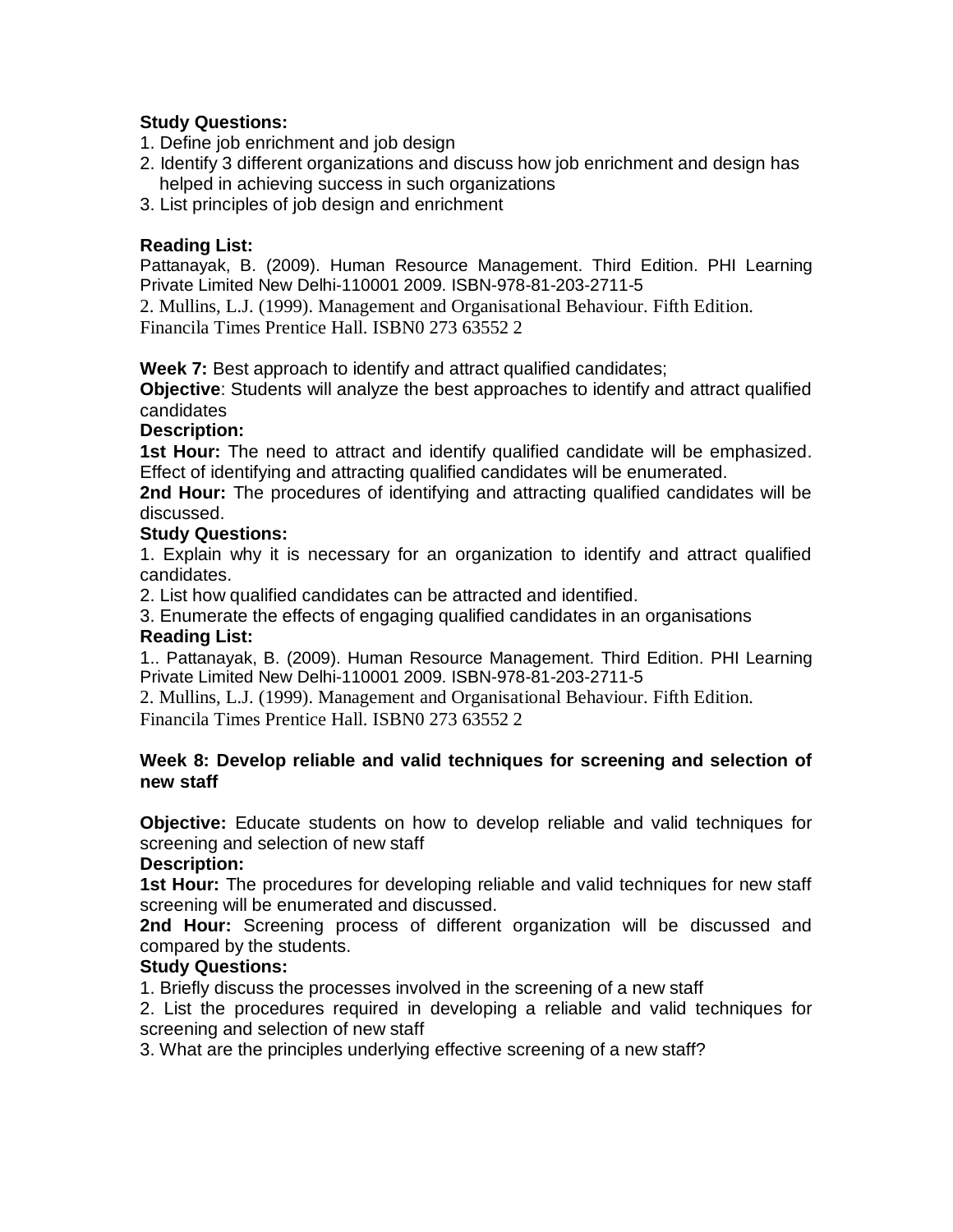#### **Reading List:**

Jon, D. Bible, "When Employers Look for Things Other than Drugs: The Legality of AIDS, Genetic, Intelligence, and Honesty Testing in the Workplace, "Labor Law Journal, April 1990, pp. 4-125.

2. Pattanayak, B. (2009). Human Resource Management. Third Edition. PHI Learning Private Limited New Delhi-110001 2009. ISBN-978-81-203-2711-5

#### **Week 9: Good human relations in an organization**

**Objective**: The concept of good human relations will be defined. Students will understand how and why good human relationship should be maintained in an organization

#### **Description:**

**1st Hour:** This lecture will describe steps to be taken by an organizations to maintain good human relations among the staff.

**2nd Hour:** Reasons why good human relations should be maintained will be discussed.

#### **Study Questions:**

1. Define good human relations?

2. List reasons why good human relations should be maintained among staff of an organization.

3. What are the ways an organization could help to maintain good human relations among her staff

#### **Assignment:**

1. As a human resource manager of an agricultural organization, how would you ensure the organization achieve her set objectives in the midst of disharmony and rancor among staff

#### **Reading Lists:**

1. Interpersonal relationship From Wikipedia, the free encyclopedia http://en.wikipedia.org/wiki/Interpersonal\_relationship

2.HOW TO ENJOY GOOD HUMAN RELATION. http://seyiari.hubpages.com/hub 3. Pattanayak, B. (2009). Human Resource Management. Third Edition. PHI Learning Private Limited New Delhi-110001 2009. ISBN-978-81-203-2711-5

#### **WEEK 10: Class Test**

**Objective:** Student will be tested on what has been learnt in the course in the past ten weeks.

#### **Week 11: Recruitment of agricultural personnel**

**Objective:** Discussion on processes involved in recruitment of an agricultural officer **Description:**

**1st Hour:** The concept recruitment will be defined and the processes involved in recruitment will be discussed. Different channels of recruitment will also be considered during the lecture.

2<sup>nd</sup> Hour: Students will discuss their past experiences of recruitment and deliberate on adverse effect this activity may have on the organization if not proper handled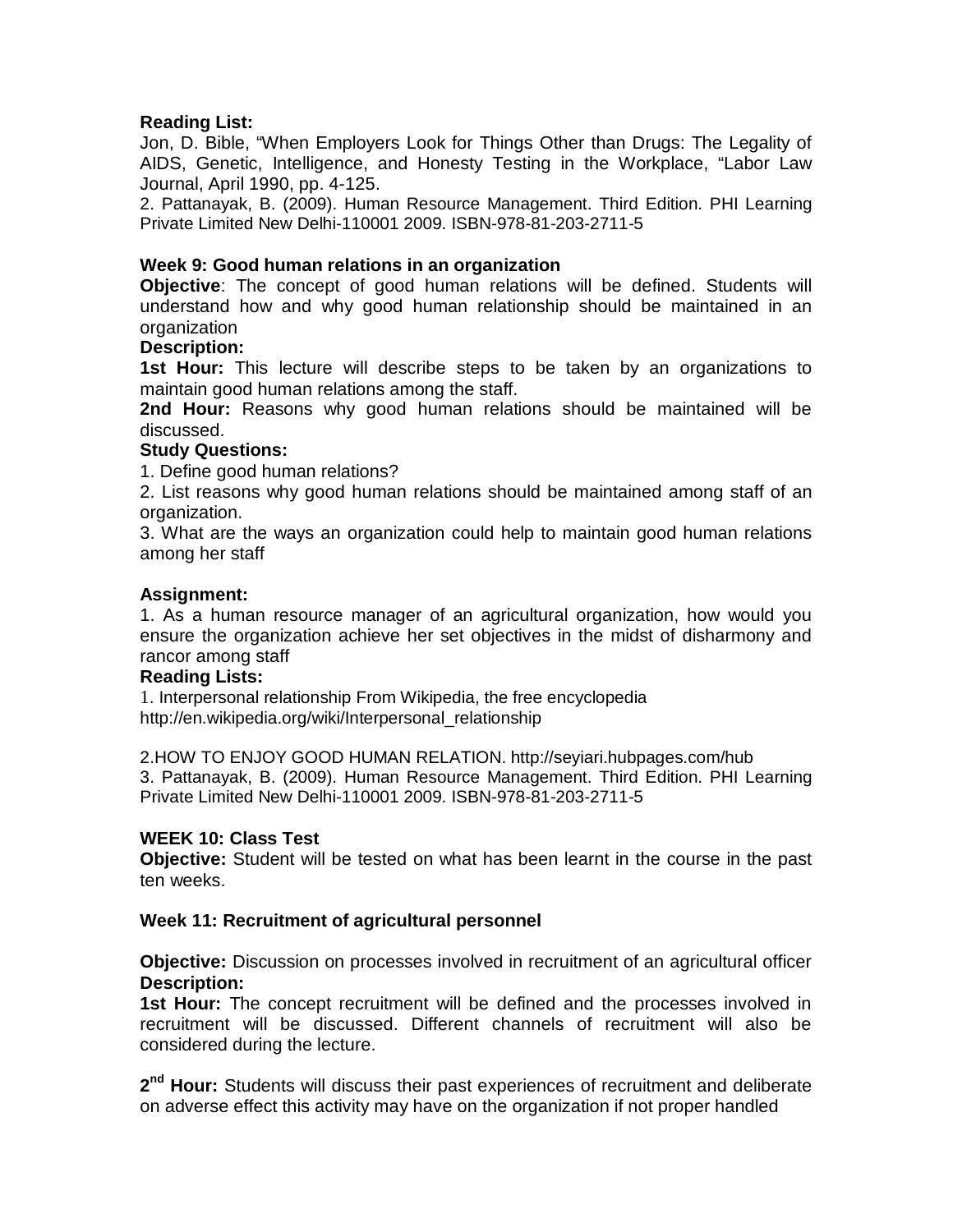#### **Study Questions:**

1. What do you understand by recruitment?

2. Mention various channel of recruitment.

3. Describe the adverse effect of inefficient recruitment exercise on the success of an organization

#### **Reading List:**

1. Blum, A. (1987). The Israeli experience in agricultural extension and its application to developing countries. In W.M. Rivera and S.G. Schram (Eds.) Agricultural extension worldwide-issues, practices and emerging priorities. London: Croom Helm.

2. Vijayaragavan, K. (1994). Agricultural Administration in India. New Delhi: Concept Publishing Company

3. Manage Recruitment and Staffing in Your Organization**.** Available online at http://humanresources.about.com/od/recruitingandstaffing/Employee\_Planning\_Recruitin g\_Selecting\_Staffing\_and\_Hiring.htm

4. Pattanayak, B. (2009). Human Resource Management. Third Edition. PHI Learning Private Limited New Delhi-110001 2009. ISBN-978-81-203-2711-5

#### **Week 12: Staff placement in an organization**

**Objective:** Students will discuss staff placement in an organization **Description:**

**1st Hour:** The staff placement in an organization will be discussed by the students and the meaning of the concept will be examined

**2nd Hour:** Principles underlying the placement of staff will be discussed.

#### **Study Questions:**

1. Describe the concept of staff placement.

2. Explain the stages involved in the placement of a staff in an organization.

#### **Reading List:**

1. Lioyd L. B. Leslie R. (Sixth Edition, Reprinted 2000). A Textbook on Human Resource Management. McGraw-Hill Higher Education.; International Edition ISBN 0-07- 229593-7

2. Pattanayak, B. (2009). Human Resource Management. Third Edition. PHI Learning Private Limited New Delhi-110001 2009. ISBN-978-81-203-2711-5

#### **Week 13 and 14: Human resource planning**

**Objective:** Students will analyze the concept of human resource and human resource planning. Explain the concept of organizational planning.

## **Description:**

**1st Hour:** Human resource and human resource planning will be defined, the two concepts will be differentiated and discussed.

**2nd Hour:** The relationship between human resource planning and organizational planning. In addition, the steps involved in the human resource planning will be examined.

## **Study Questions:**

1. Define human resource and human resource planning.